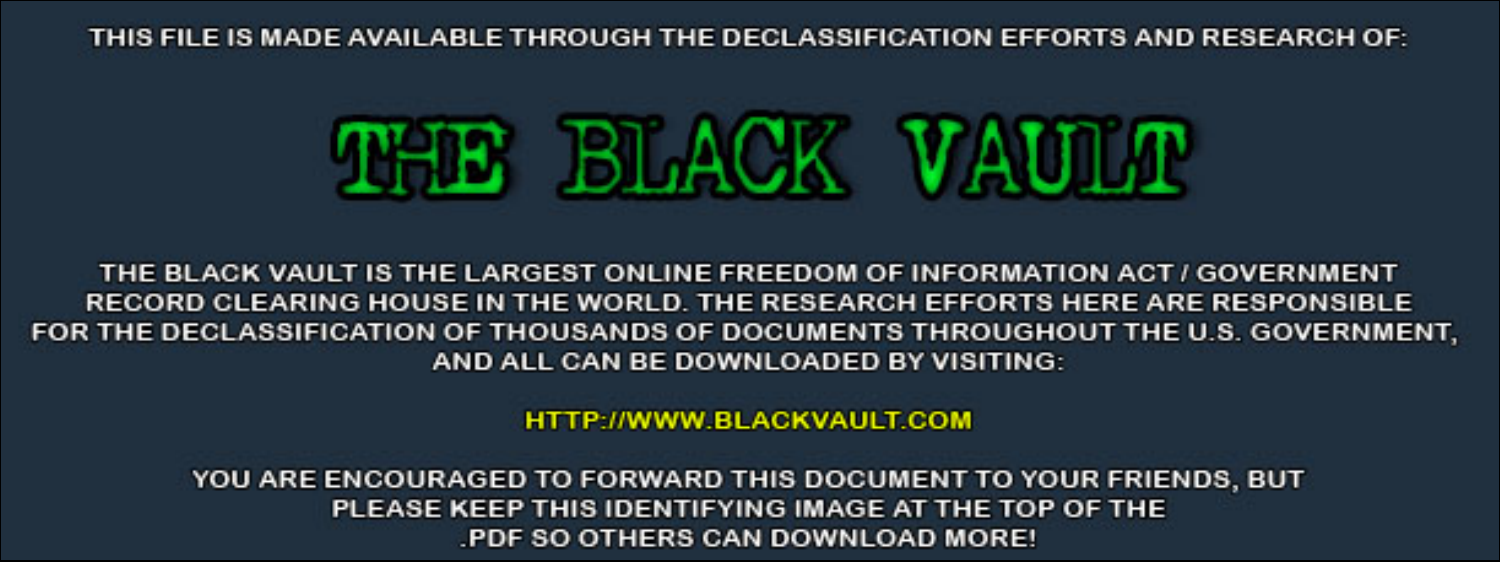**U.S. Department of Justice** 



**Federal Bureau of Investigation**  Washington, D.C. 20535

November 4, 2014

MR. JOHN GREENEWALD JR. THE BLACK VAULT

> FOIPA Request No.: 1304154-000 Subject: SITCHIN, ZECHARIA

Dear Mr. Greenewald:

This is in response to your Freedom of Information Acts (FOIA) request.

Based on the information you provided, we conducted a search of the Central Records System and the Electronic Surveillance (ELSUR) indices. We were unable to identify main file records responsive to the FOIA. If you have additional information pertaining to the subject that you believe was of investigative interest to the Bureau, please provide us the details and we will conduct an additional search.

In accordance with standard FBI practice and pursuant to FOIA exemption (b)(7)(E)/ Privacy Act exemption (j)(2) [5 U.S.C. § 552/552a (b)(7)(E)/(j)(2)], this response neither confirms nor denies the existence of your subject's name on any watch lists.

For your information, Congress excluded three discrete categories of law enforcement and national security records from the requirements of the FOIA. See 5 U.S. C. § 552(c) (2006 & Supp. IV (2010). This response is limited to those records that are subject to the requirements of the FOIA. This is a standard notification that is given to all our requesters and should not be taken as an indication that excluded records do, or do not, exist.

You may file an appeal by writing to the Director, Office of Information Policy (OIP), U.S. Department of Justice, 1425 New York Ave., NW, Suite 11050, Washington, D.C. 20530-0001, or you may submit an appeal through OIP's eFOIA portal at http://www.justice.gov/oip/efoia-portal.html. Your appeal must be received by OIP within sixty (60) days from the date of this letter in order to be considered timely. The envelope and the letter should be clearly marked "Freedom of Information Appeal." Please cite the FOIPA Request Number in any correspondence to us for proper identification of your request.

Enclosed for your information is a copy of the FBI Fact Sheet and Explanation of Exemptions.

Sincerely,

FBI Fact Sheet and Explanation of Exemptions<br>Sincerely,

David M. Hardy Section Chief, Record/Information Dissemination Section Records Management Division

Enclosure(s)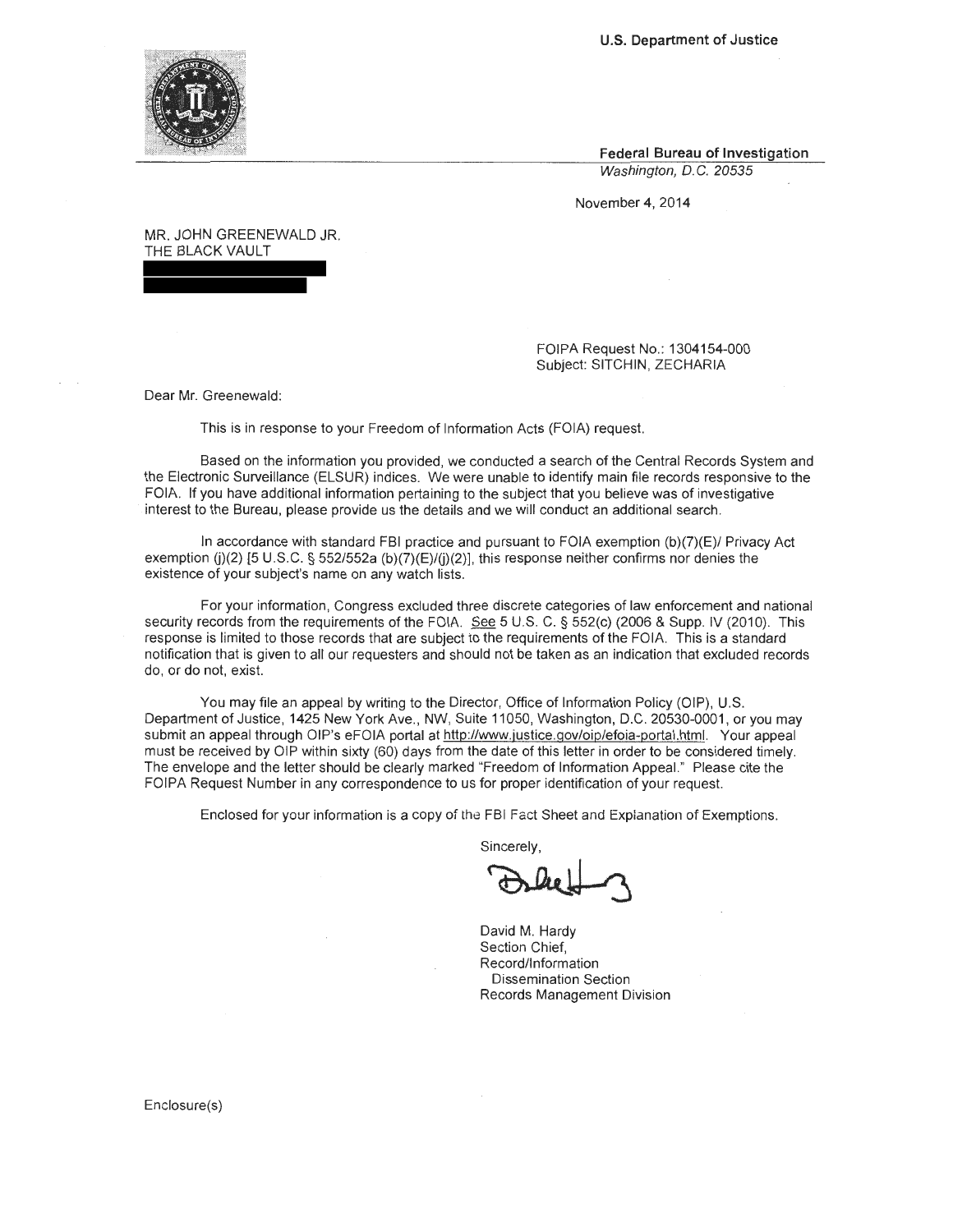

# **FBI FACT SHEET**

- **The primary function of the FBI is national security.**
- **The FBI does not keep a file on every citizen of the United States.**
- **The FBI was not established until1908 and we have very few records prior to the 1920s.**
- **FBI files generally contain reports** of FBI investigations of a wide range of matters, including counterterrorism, counter-intelligence, cyber crime, public corruption, civil rights, organized crime, white-collar crime, major thefts/violent crime, and applicants.
- **The FBI does not issue clearances or non-clearances for anyone other than its own personnel or persons having access to FBI facilities.** Background investigations for security clearances are conducted by many different Government agencies. Persons who received a clearance while in the military or employed with some other government agency should contact that entity. Most government agencies have websites which are accessible on the internet which have their contact information.
- **An identification record or "rap sheet" is NOT the same as an "FBI file"** It is a listing of information taken from fingerprint cards and related documents submitted to the FBI in connection with arrests, federal employment, naturalization or military service. The subject of a "rap sheet" may obtain a copy by submitting a written request to FBI, Criminal Justice Information Services (CJIS) Division, Record Request, 1000 Custer Hollow Road, Clarksburg, West Virginia 26306. Along with a specific written request, the individual must submit a new full set of his/her fingerprints in order to locate the record, establish positive identification, and ensure that an individual's records are not disseminated to an unauthorized person. The fingerprint submission must include the subject' s name, date of birth and place of birth. There is a required fee of \$18 for this service which must be submitted in the form of a money order or certified bank check made payable to the Treasury of the United States. A credit card payment option is also available. Forms for this option and additional directions may be obtained by accessing the FBI Web site at www.fbi.gov/about-us/cjis/background-checks/background\_checks.
- The National Name Check Program (NNCP) conducts a search of the FBI's Universal Index (UNI) to identify any information contained in FBI records that may be associated with an individual and provides the results of that search to the requesting Federal, State or local agency. For the NNCP, a name is searched in a multitude of combinations and phonetic spellings to ensure all records are located. The NNCP also searches for both "main" and "cross reference" files. A main file is an entry that carries the name corresponding to the subject of a file while a cross reference is merely a mention of an individual contained in a file. The results from a search of this magnitude can result in several "hits" and "idents" on an individual. In each instance where UNI has identified a name variation or reference, information must be reviewed to determine whether it is applicable to the individual in question.
- **The Record/Information Dissemination Section-Freedom of Information/Privacy Act (FOIPA)** searches for records and provides copies of FBI files relevant to a FOIPA request for information. FOIPA provides responsive documents to requesters seeking "reasonably described information." For a FOIPA search, the subject name, event, activity, or business is searched to determine whether there is an investigative file associated with the subject. This is called a " main file search" and differs from the **NNCP** search.

## **FOR GENERAL INFORMATION ABOUT THE FBI, VISIT OUR WEBSITE AT www.fbi.gov**